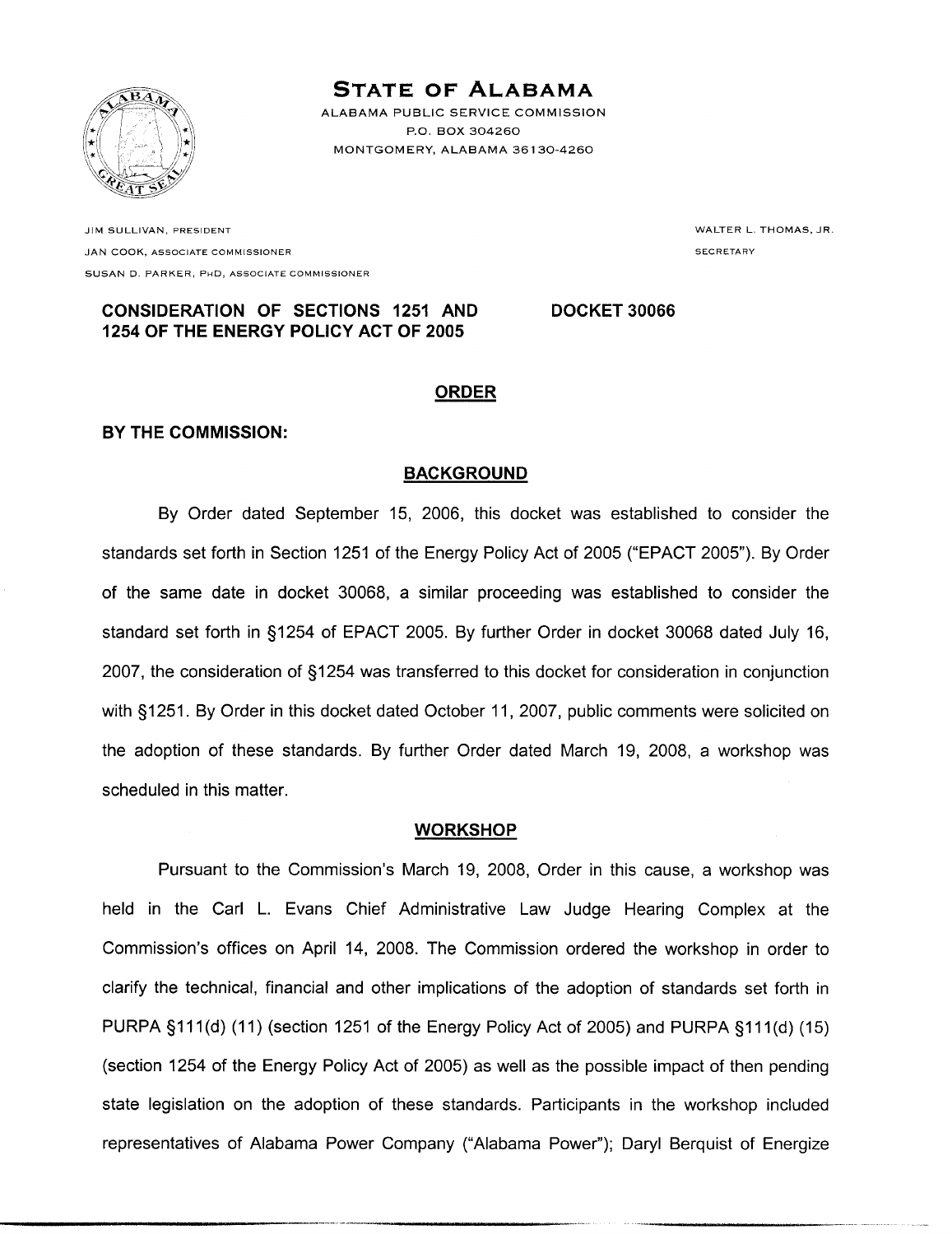Alabama and Earth Steward Solar Consulting; Dr. Ed Passerini, University of Alabama Professor Emenitus, Mark Friedline of Gulf Coast Solar, Inc.; Russell "Rusty" Hyde of Hyde Engineering; and Craig Warren, a homeowner with solar PV panels installed in his home. Representatives of the Attorney General were in attendance, but did not make presentations.

#### EPACT 2005 §1251-PURPA §111(d)(12)-Net Metering

The first standard considered at the workshop was PURPA §111(d)(11) as set forth in EPACT 2005 §1251. This standard requires each electric utility to make available upon request net metering service to any electric consumer that the electric utility serves. The statute defines "net metering service" as service to an electric consumer under which electric energy generated by that electric consumer from an eligible on-site generating facility and distributed to the local distribution facilities may be used to offset electric energy provided by the electric utility to the electric consumer during the applicable billing period.

Alabama Power was opposed to the adoption of the net metering standard. They stated that net metering provided a subsidy to the generator that would be paid by other customers. Alabama Power was in favor of payments based on avoided cost for customer owned generation, stating that this method minimized subsidies. Alabama Power noted that the energy provided by customer owned generation does not include transmission, distribution, and customer service; all of which have a real cost to provide and are included in the retail price for electricity.

The other participants were generally in favor of net metering, citing the ease of administration and the incentive net metering would provide to customers to invest in selfgeneration technologies. The proponents also noted that customer owned solar generation in particular provided benefits that were not recognized in an avoided cost payment scheme, such as peak load shaving and providing power to the grid when demand and cost were the highest. A discussion amongst the participants of then pending legislation produced a general consensus understanding that, if said legislation passed in its current form, the Commission would not have the authority to require net metering of customer owned generation.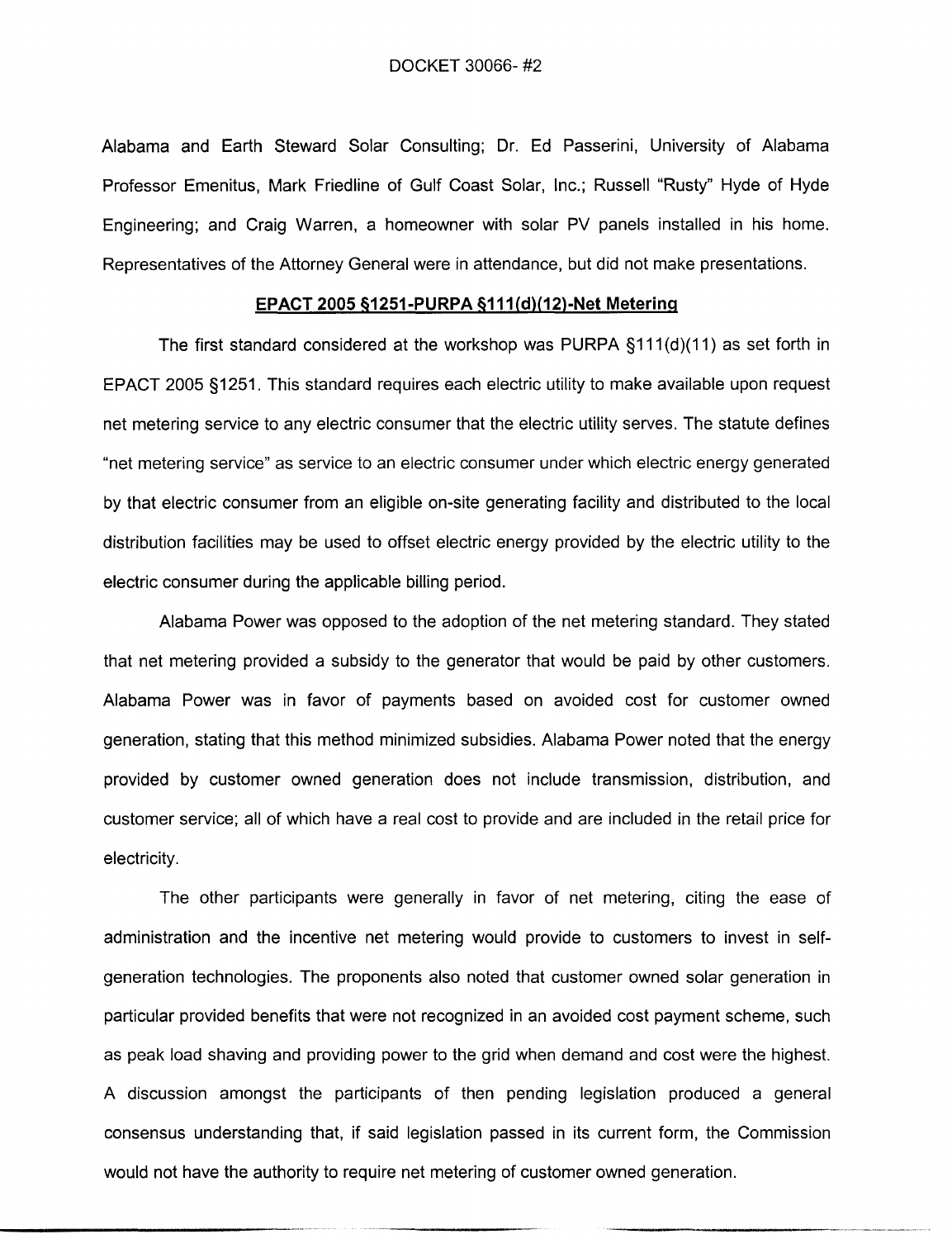#### EPACT 2005 §1254-PURPA §111(d)(15)-Interconnection

The final standard considered at the workshop was PURPA  $\S$ 111(d)(15) as set forth in EPACT 2005 §1254. This standard requires each electric utility to make available upon request, interconnection service to any electric consumer that the electric utility serves. For the purpose of this provision, the term "interconnection service" means service to any electric consumer under which an on-site generating facility on the consumer's premises shall be connected to the local distribution facilities. Interconnection services shall be offered based upon the standards developed by the Institute of Electrical and Electronics Engineers: IEEE Standard 1547 for interconnecting distributed resources with electric power systems, as they may be amended from time to time. In addition, agreements and procedures shall be established whereby the services that are offered shall promote current best practices of interconnection for distributed generation, including but not limited to, practices stipulated in model codes adopted by associations of state regulatory agencies. All such agreements and procedures shall be just and reasonable, and not unduly discriminatory or preferential.

Alabama Power stated that the provisions of Rate PAE are generally consistent with the standard and that the insurance requirement in Rate PAE was a reasonable measure to protect their system and other customers. The other participants noted that the high cost associated with the type of insurance required by Rate PAE, combined with its frequent unavailability, were deterrents to customers utilizing Rate PAE.

#### STAFF RECOMMENDATION-NET METERING

Upon review of the comments filed in this matter and the information presented during the workshop, the Staff's findings regarding the adoption of the Net Metering standard were mixed. The Staff agreed with Alabama Power that net metering tended to provide a subsidy to the generator that would be paid by other customers. The Staff also agreed with proponents of Net Metering that it could provide benefits not recognized in an avoided cost scheme, such as peak load shaving and providing power to the grid when demand and cost were the highest. As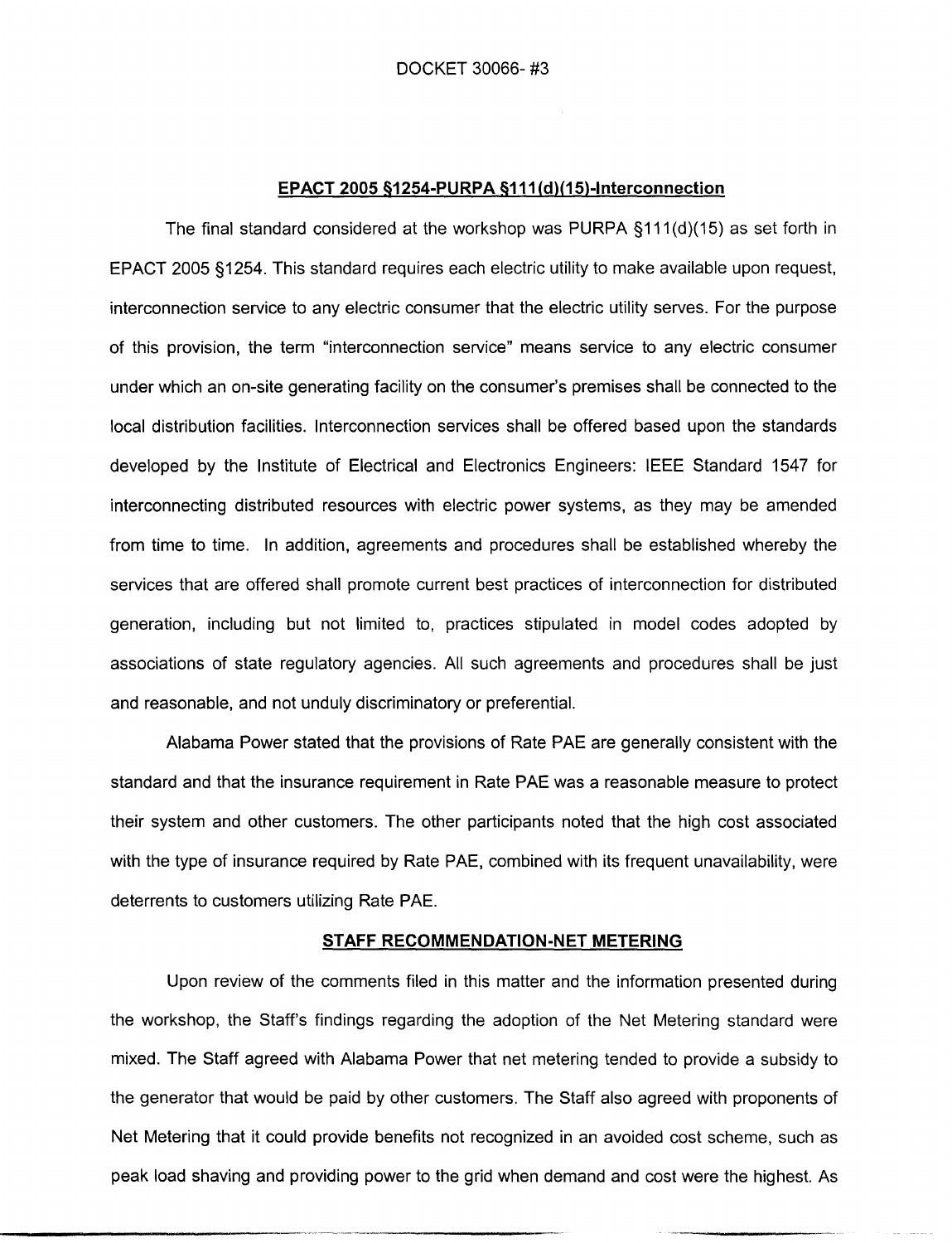many of the benefits cited by proponents were generally limited to power produced by solar photovoltaic ("Solar PV") systems. Staff concluded that while Net Metering is a useful and important policy tool (particularly with regard to Solar PV systems), its across-the-board adoption for all forms of customer owned generation would not be appropriate.

After reviewing Act 2008-275, the Alternative and Renewable Energy Act of 2008, passed by the Alabama Legislature and signed into law by the Governor on May 8, 2008, Staff determined that the Net Metering standard as set forth in PURPA §111(d)(11) was precluded by Section 3 of Act 2008-275, which, by enacting a new §37-4-140 of the Code of Alabama, provides in paragraph (b) (1) that "The Commission shall not require a utility to purchase electrical energy from any distributed generation facility at a price that exceeds the utility's avoided costs."

#### STAFF RECOMMENDATION-INTERCONNECTION

Upon review of the comments filed in this matter and the information presented during the workshop, Staff has determined that the Interconnection standard set forth in PURPA §111(d)(15) should be adopted by the Commission. Although Alabama Power argued in favor of their insurance requirement in Rate PAE, the staff found that the record indicated that such insurance was generally unavailable. The Staff also found that Alabama Power was in a better position to insure against risk to its facilities and operations than its customers. The staff found that although such insurance requirements as set forth in Rate PAE may be common amongst electric utilities and large wholesale power generators (and therefore more appropriately priced by the insurance markets to accurately reflect the risk involved), such requirements were not appropriate for small customer owned generators.

#### **COMMISSION FINDINGS**

After review of the Staff findings and recommendations as to both the Net Metering and Interconnection Standards, the Commission hereby adopts the staff findings and recommendations. The Commission also hereby finds that Act 2008-275 does not preclude Alabama Power from adopting a net metering rate and the Commission encourages Alabama